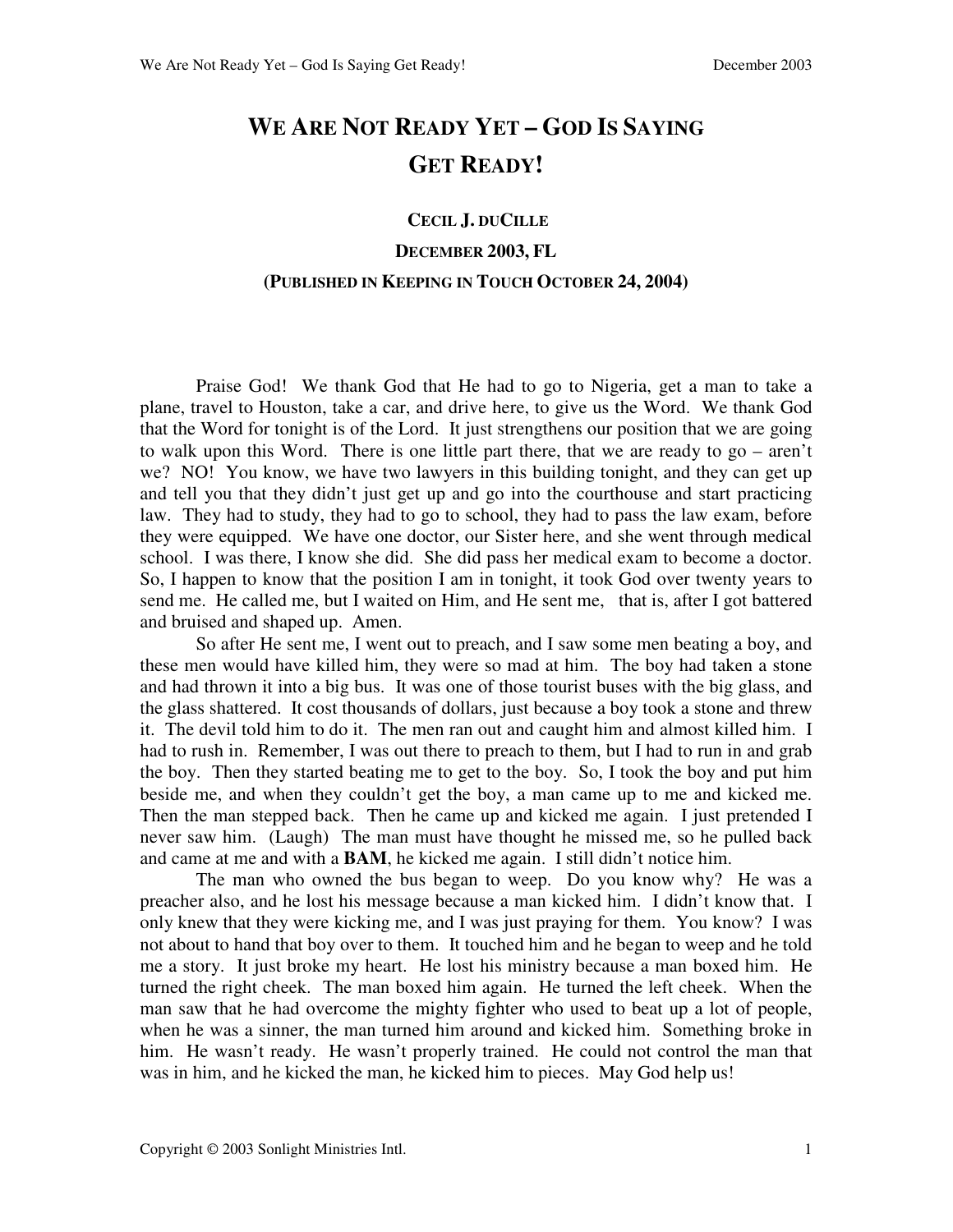Many have gone out on the mission field and they died. They died spiritually. They died physically, mainly because they were not properly trained. They didn't get their lessons right. They didn't get the message before they ran off with it. You have to be able, to be ready to go. I think the message tonight comes in to patch a piece that God has been showing me.

### **We are NOT ready as the Body of Christ!**

Then I said, "God, what do we do?" God said**, "Well, GET ready!"** Amen.

 So, I don't know if I really told you how the situation came about, this international meeting in Jamaica. I went down to Jamaica, where we have three sons. The youngest son, he is just a fireball. He is smart. He is an engineer. He went to aeronautical school. He is an airplane builder. He builds cars. He builds planes. He builds everything. Now he is in Jamaica. We have been praying for him for fifty years. Well, I have to correct myself. It has not been fifty years. We didn't start praying for him from when he was born, really. It was when he started getting off with his life. All our boys were in church with us. They were the leaders in every group. They went with us to build churches all over the island of Jamaica. Those kids were out there every day. They would light the lamps; they would take care of the church. They would even start the message if we didn't come on time. So they were moving in the things of God. Then when they got eighteen, nineteen, twenty. They had never seen a television before and they started to see television, so they started to stray from God. So, we have been praying for him, and God gave us a promise – that He would deliver him. If you think your kids are bad, well these kids… The strangest thing, they weren't the type to use dope, or anything like that. It didn't make any difference. But they were AWAY from God and we were praying for them, and suddenly, God touched him. When God touched him, he got Red-Hot. Just the way he used to RUN in the world, he started **RUNNING FOR GOD**.

 We went down to Jamaica and saw him with four other men, and they are out on the street handing out tracts; they have a "mission." They are doing this and that and the other. Praise be to God! He said, "Daddy, can you get me a printing press? Because we are making our own tracts and giving them out on the streets." He wanted a printing press. I said, "Brother Gordon, can you get a printing press?" Gordon called me last week and said, "The best deal in the world has come." I said, "Gordon, grab it in the name of the Lord. We will find the money afterwards." So he did.

 But then, they were keeping meetings in a hotel, an old hotel in Montego Bay. They were keeping meetings there, and they were paying rent and so on and so on. The owner said to us, "Why don't you buy it?" We said, "We don't know." Then we started to pray and it seemed the Lord was saying to us to buy the hotel, but none of us had any money. So we got together and we said, "How much do we offer this man for this hotel?" Well, some said this amount, and some said that. The hotel is valued at about half-million dollars, American dollars. I'm asking, "How much are we going to offer him?" So I came up with the idea, "Let's offer this man three hundred thousand dollars for this hotel." You see, when we got it evaluated, they valued it at nine hundred thousand dollars. So, thirty-three cents to the dollar, and I said, "Let's offer him that." But one of the brothers said how he felt the Lord was leading us not to offer anything, but to ask him to tell us how much he wants. So we asked him to tell us how much he wanted. He said, "Listen, I'm going to tell you a figure. It is because it is the work of